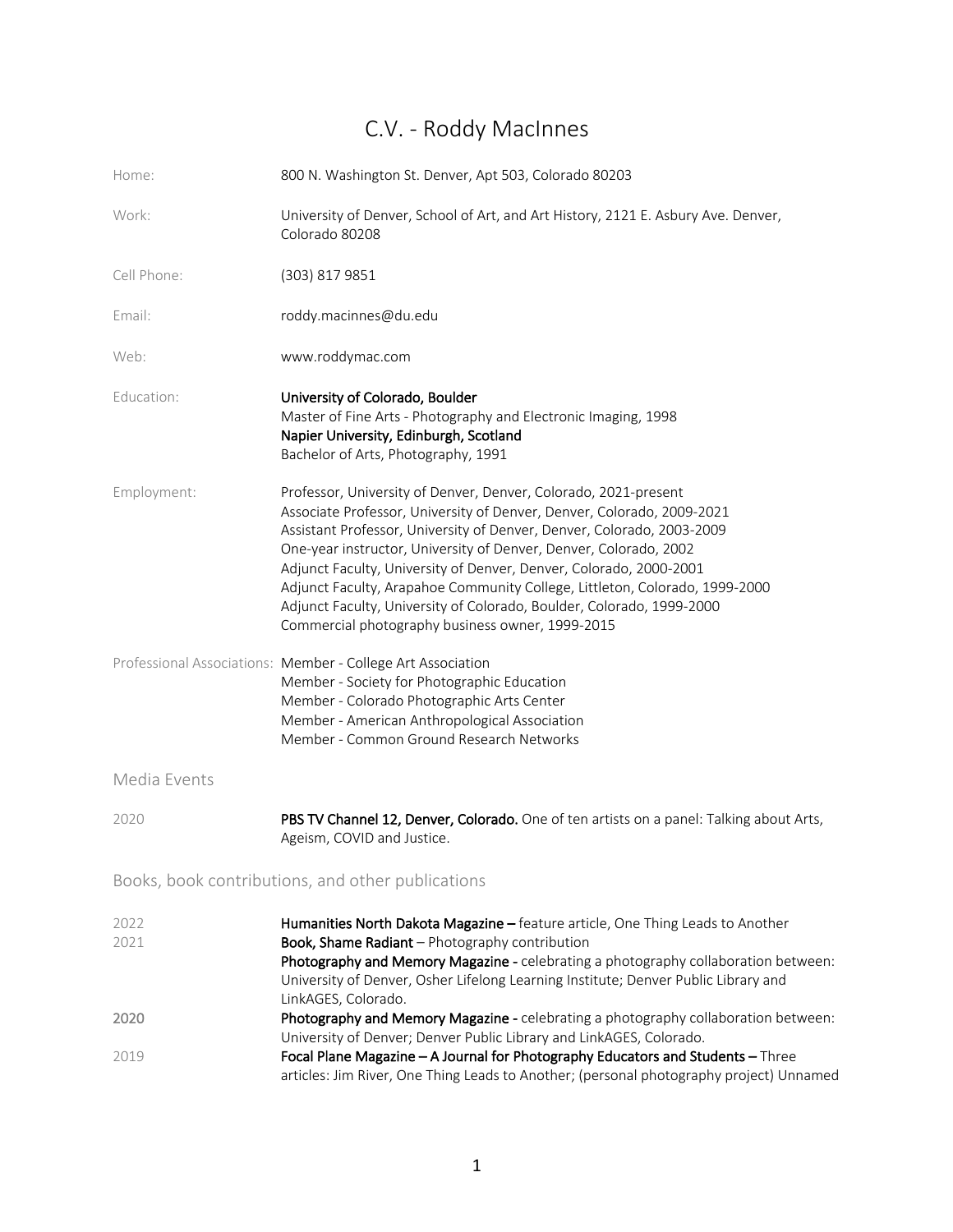|      | by Audrey Miklitsch; (student project showcase) and Photography and Memory            |
|------|---------------------------------------------------------------------------------------|
|      | (photography class project showcase).                                                 |
|      | University of Denver Magazine, Two Lives Meet on Opposite Sides of a Century          |
| 2018 | 100 Colorado Creatives, Westword, Denver, Colorado                                    |
|      | Front Porch, Photography and Memory Project                                           |
| 2017 | Family Album, Self-published monograph. ISBN: 9780999348304                           |
|      | PhotoCat, Shilt Publishing, Amsterdam, Netherlands. ISBN: 9789053308967               |
|      | Meet John Wheelihan, United States Postmasters of America, Alexandria, Virginia.      |
|      | Denver Post, Collaborative Photography Class Bonds DU Students and Local Senior       |
| 2014 | Dakotafire, An outsider's love affair with the Jim River                              |
| 2011 | The Elements of Photography, second edition. By Angela Faris-Belt. Published by Focal |
|      | Press. Three photographs plus artist statement.                                       |
|      | A Visual Saga of Far-Flung Places. Photography and Life of Barbara Sparks. Book       |
|      | introduction: Far Flung Places, the Photography of Barbara Sparks. University of New  |
|      | Mexico Press. ISBN: 978-0-9833685-3-3                                                 |
| 2010 | Les Photographes on-line photography magazine. Paris, France                          |
|      | Exploring the Vernacular Photography of Roddy MacInnes                                |
|      | Fargo Forum, Fargo, North Dakota.                                                     |
|      | Photos offer View of North Dakota. Man's Find Spurs Project                           |
| 2009 | Rocky Mountain News, Denver, Colorado                                                 |
|      | Aiming Lenses at the West", Mary Voelz Chandler.                                      |
| 2008 | Grand Forks Herald. Grand Forks, North Dakota                                         |
|      | The Family Photo Album                                                                |
|      | Aberdeen News, Aberdeen, South Dakota                                                 |
|      | Jim River, sad but sympathetic                                                        |
|      | Oakes Times. Oakes, North Dakota                                                      |
|      | Jim River Project                                                                     |
|      | American News. Aberdeen, North Dakota                                                 |
|      | Jim River Project                                                                     |
|      | Dickey County Leader. Ellendale, North Dakota                                         |
|      | Jim River Project                                                                     |
| 2007 | I Colombiano. Medellin, Colombia                                                      |
|      | Andi, Un Retrato Extenso                                                              |
| 2006 | The Oakes Times. Oakes, North Dakota                                                  |
|      | Old Photographs Draw Colorado Man to ND                                               |
| 2005 | Aberdeen News. Aberdeen, South Dakota                                                 |
|      | Photo discovery develops into search for woman                                        |

### Conference Presentations

| 2020 | Fifteenth International Conference on the Arts in Society, (June 2020) National University<br>of Ireland Galway, Galway, Ireland (conferenced moved online due to Coronavirus) |
|------|--------------------------------------------------------------------------------------------------------------------------------------------------------------------------------|
|      | Eleventh International Conference on the Image, (September 2020) University of New                                                                                             |
|      | South Wales, Sydney, Australia (conferenced moved online due to Coronavirus)                                                                                                   |
| 2019 | Photography and Compassionate Responsiveness, The Art Gallery at the Fulginiti Pavilion,                                                                                       |
|      | Anschutz Medical Campus, Aurora, Colorado                                                                                                                                      |
|      | Fourteenth International Conference on The Arts in Society, Polytechnic Institute, Lisbon,                                                                                     |
|      | Portugal.                                                                                                                                                                      |
|      | Tenth International Conference on the Image, Manchester School of Art, Manchester                                                                                              |
|      | Metropolitan University, Manchester, UK                                                                                                                                        |
|      | Aging and Social Change: Ninth Interdisciplinary Conference, University of Vienna,                                                                                             |
|      | Vienna, Austria                                                                                                                                                                |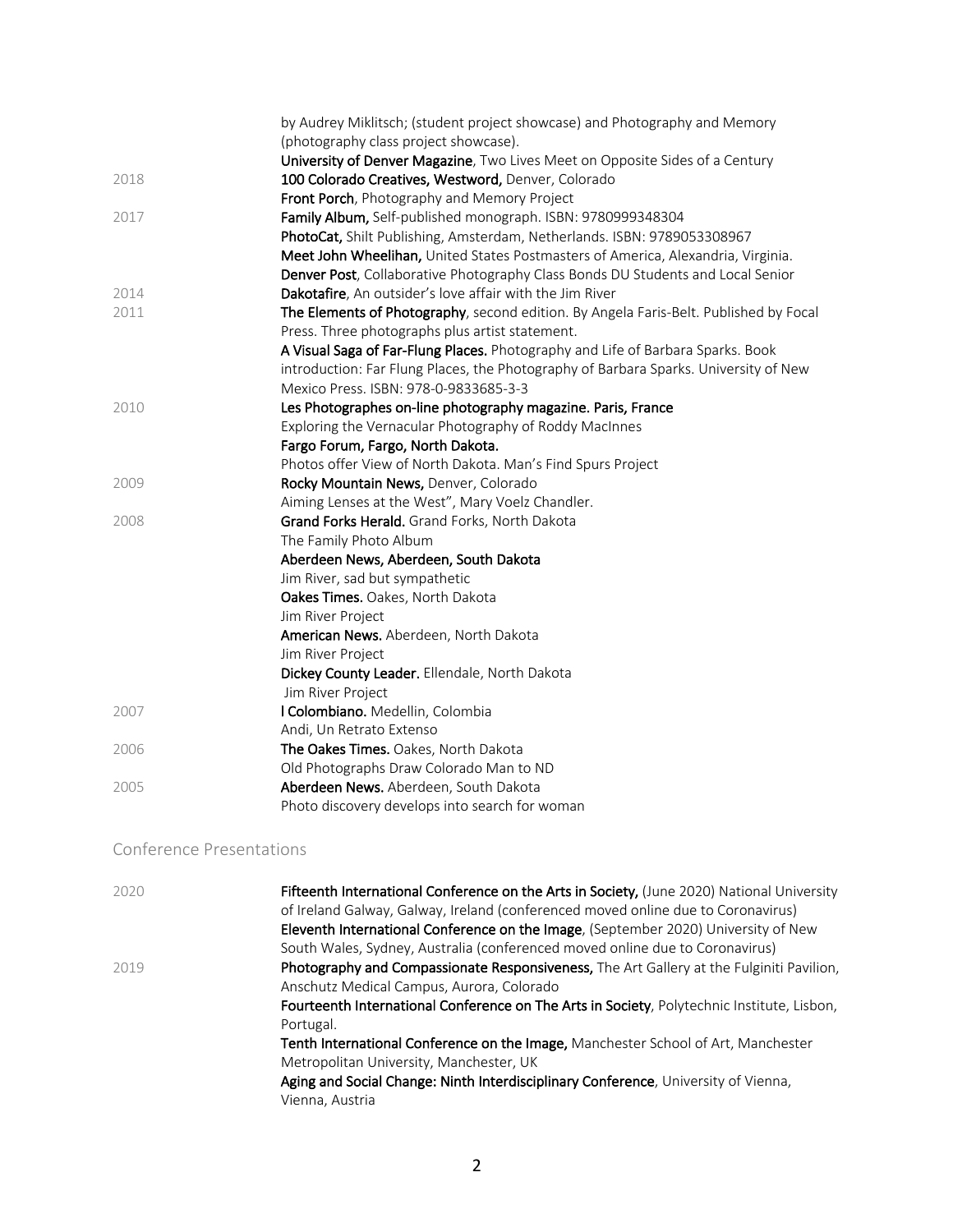| 2015                               | Essays on Stone and Light, works by the MacInnes Brothers, (concept presentation)<br>International Contemporary Mosaic Art Festival, Ravenna, Italy.                                                                                                                                                                                      |
|------------------------------------|-------------------------------------------------------------------------------------------------------------------------------------------------------------------------------------------------------------------------------------------------------------------------------------------------------------------------------------------|
| 2014                               | Igloo/Pistol Bay, Mining Personal History, Prospectors and Developers Association of<br>Canada, Toronto, Ontario, Canada.                                                                                                                                                                                                                 |
| 2011                               | Situating Robert Adams, Colorado Photographic Arts Center, Denver, Colorado.                                                                                                                                                                                                                                                              |
| 2008                               | All Dakota High School Fine Art Exhibition, Aberdeen, S.D. Keynote Speaker.<br>Two Interpretations of the same place, through two different mediums, 7th Rencontres<br>Internationales De Mosaiques/Photographie, Chapelle Fulbert, Chartres, France<br>A Feminist Male Lens, Women's Conference, Changing Perceptions: The Many Faces of |
| 2007                               | Feminism, at the Women's College, University of Denver, Denver, CO<br>Whose History of Photography is it Anyway? Diversity Summit at the University of<br>Denver, Denver, CO                                                                                                                                                              |
| Public Art:                        |                                                                                                                                                                                                                                                                                                                                           |
| 2015                               | Start by Believing, Sexual abuse photographic campaign in collaboration with the Denver<br>Police Dept. Displayed on 50 bus shelters around Denver.<br>A Better Society - Ten Metro tram stops, Budapest, Hungary                                                                                                                         |
| Visiting Scholar                   |                                                                                                                                                                                                                                                                                                                                           |
| 2018                               | Off the Beaten Track, Gozo, Malta: Cultural Anthropology and Humanities Field School.<br>Month of July 2018                                                                                                                                                                                                                               |
| Community Photography Exhibitions: |                                                                                                                                                                                                                                                                                                                                           |
| 2021-2022                          | Photography and Memory, Denver Art Museum, Denver, Colorado. In partnership with:<br>Denver Public Libraries; Knoebel Institute of Healthy Aging; LinkAGES and University of<br>Denver students.                                                                                                                                          |
| 2021                               | Photography, Memory and Nature - Denver Public Library, Virginia Village. Collaboration<br>with: University of Denver; Denver Public Library; Denver Botanic gardens and LinkAGES,<br>Colorado.                                                                                                                                           |
| $\cap$ $\cap$ $\cap$               | $\blacksquare$<br>$\blacksquare$                                                                                                                                                                                                                                                                                                          |

- 2019 **Personal Histories of Photography, Parker Arts, Culture and Events (PACE), Parker,** Colorado. In partnership with: The Village at Belmar; Homestead Elementary School; Legend High School and University of Denver Students - In conjunction with a soloexhibition of my personal photography project with the same name. 2018 Photography and Memory, Schlessman Library, (Denver Public Libraries) Denver,
- Colorado. In partnership with Denver Public Library's Memory Café.

## Solo and Two-Person Exhibitions:

| 2022 | Essays in Stone and Light, R.R. Gallery, Aberdeen, South Dakota                          |
|------|------------------------------------------------------------------------------------------|
| 2020 | Essays in Stone and Light, Parker Arts, Culture and Events (PACE), Parker, Colorado.     |
| 2019 | Personal Histories of Photography, Parker Arts, Culture and Events (PACE), Parker,       |
|      | Colorado                                                                                 |
|      | <b>Essays in Stone and Light, Gallery of Contemporary Mosaics, Chicago, Illinois</b>     |
| 2017 | 50-Year Journey with Photography, Atlantic Isle Center, Isle of Luing, Scotland          |
| 2016 | Two-Way Mirror, Portraits and Self-Portraits, Regis University, Denver, Colorado, USA    |
|      | Two-Way Mirror, Portraits and Self-Portraits, The Opera House Gallery of Art, Ellendale, |
|      | N.D. 2015                                                                                |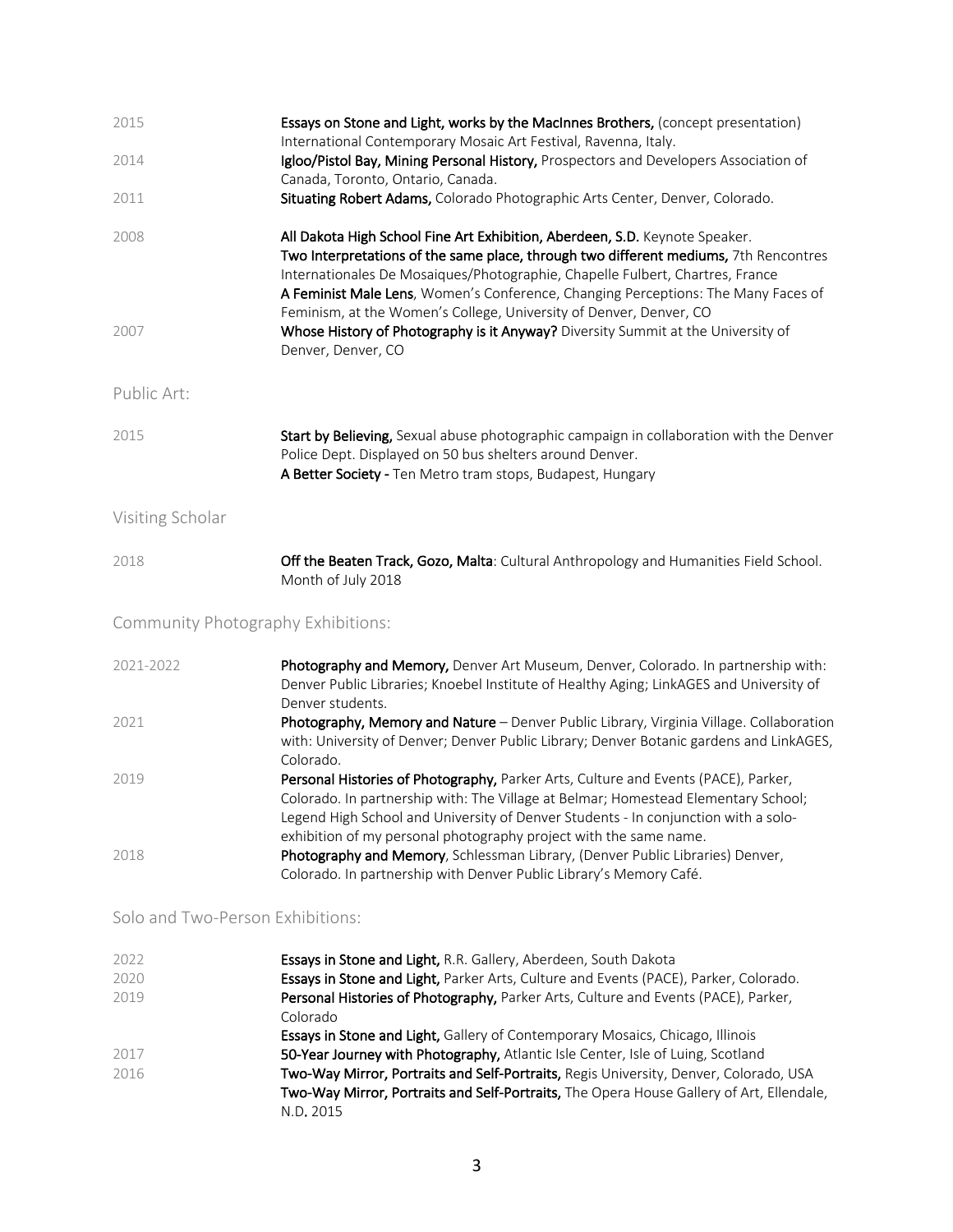|      | Self-Portraits in a Barren landscape, Eberle Gallery, Ellendale, North Dakota         |
|------|---------------------------------------------------------------------------------------|
| 2014 | Jim River, Highland City Gallery, Boulder, Colorado.                                  |
| 2013 | Jim River Dairy Center for the Arts, Boulder, Colorado.                               |
| 2012 | <b>Community Portrait,</b> The Opera House Gallery of Art, Ellendale, N.D.            |
|      | Retrospective, Edinburgh Napier University, Edinburgh, Scotland                       |
| 2011 | Jim River, Penrose Library, University of Denver. Denver, Colorado                    |
|      | <b>The Cell Phone Never Lies</b> , Two Hands Gallery, Boulder, Colorado               |
|      | Photo ID, DAVA (Downtown Aurora Visual Arts), Aurora, Colorado                        |
| 2010 | The Cell Phone Never Lies, The Opera House Gallery of Art, Ellendale, N.D.            |
| 2009 | Making History, The Opera House Gallery of Art, Ellendale, N.D.                       |
| 2008 | Anticipating Nostalgia, UMC Gallery, University of Colorado at Boulder, CO            |
|      | Remembering Dakota, North Dakota Museum of Art, Grand Forks, N.D.                     |
|      | Jim River, Sad but Sympathetic, The Opera House Gallery of Art, Ellendale, N.D.       |
|      | <b>Jim River, Sad but Sympathetic, Dakotah Prairie Museum, Aberdeen, S.D.</b>         |
| 2007 | Andi, an Extended Portrait, Instituto de Artes de Medellin, Medellin, Colombia, South |
|      | America                                                                               |
|      | Jim River, Sad but Sympathetic, The Arts Center, Jamestown, N.D.                      |
|      | Jim River, Sad but Sympathetic, Corps of Discovery Museum, Yankton, S.D.              |
| 2004 | Anticipating Nostalgia, University of California, Berkley, CA                         |
| 2002 | Anticipating Nostalgia, Marchmont Gallery, Edinburgh, Scotland                        |
| 1999 | The Argyll Boys, The Gallery, Perth, Scotland                                         |
|      | Anticipating Nostalgia, CU Art Galleries, University of Colorado at Boulder, CO       |
|      | Batopilas, Film House Gallery, Edinburgh, Scotland                                    |
| 1991 | Self-portraits and Alcohol, Young Unknowns Gallery, London, England                   |

## National and International Juried and Curator Invited Group Exhibitions

| 2022 | Siena Creative Photography Awards, 2022, Siena, Italy<br>Socially Distanced - Scottsdale Center for the Performing Arts, Scottsdale, Arizona<br>Lens 2022 - Perspective Gallery, Evanston, Illinois<br>Personality: Contemporary Portraiture - PH21 Gallery, Budapest, Hungary<br>Nina and the Universe - SE Center for Photography, Greenville, South Carolina<br>Photography and Memory - Denver Art Museum, Denver, Colorado |
|------|---------------------------------------------------------------------------------------------------------------------------------------------------------------------------------------------------------------------------------------------------------------------------------------------------------------------------------------------------------------------------------------------------------------------------------|
| 2021 | Shame, Emotion, and Oblivion - RedLine Contemporary Gallery, Denver, Colorado                                                                                                                                                                                                                                                                                                                                                   |
| 2020 | Distanced Perspective, Colorado Photographic Arts Center, Denver, Colorado                                                                                                                                                                                                                                                                                                                                                      |
| 2019 | Story Telling Through the Lens, Chicano Humanities and Arts Council (CHAC), Denver,<br>Colorado                                                                                                                                                                                                                                                                                                                                 |
|      | 9 <sup>th</sup> Annual Self-Published Photobook Exhibition, Griffin Museum of Photography,<br>Winchester, Massachusetts                                                                                                                                                                                                                                                                                                         |
| 2018 | PhotoCat, Bloem Gallery, Amsterdam, Netherlands                                                                                                                                                                                                                                                                                                                                                                                 |
|      | 9 <sup>th</sup> Annual Photobook Show, Davis Orton Gallery, Hudson, New York                                                                                                                                                                                                                                                                                                                                                    |
| 2017 | PhotoCat, Schilt Publishing Gallery, Amsterdam, Netherlands                                                                                                                                                                                                                                                                                                                                                                     |
|      | Reclaim Photography Festival, Wolverhampton Art Gallery, Wolverhampton, England<br>Reclaim Photography Festival, Birmingham Museum and Art Gallery, Birmingham,<br>England                                                                                                                                                                                                                                                      |
|      | <b>Globalocation, University of Texas, Austin, Texas</b>                                                                                                                                                                                                                                                                                                                                                                        |
|      | Globalocation, University of Utah, Salt Lake City, Utah                                                                                                                                                                                                                                                                                                                                                                         |
|      | Globalocation, RedLine Gallery, Denver, Colorado                                                                                                                                                                                                                                                                                                                                                                                |
|      | iPhoneography, Spark Gallery, Denver, Colorado                                                                                                                                                                                                                                                                                                                                                                                  |
| 2016 | A History of Visual Arts in Boulder, Highlands Art Gallery, Boulder, Colorado                                                                                                                                                                                                                                                                                                                                                   |
|      | Photo Synthesis, Should I Smile, Society of Photographic Education, Republic Plaza,<br>Denver, Colorado                                                                                                                                                                                                                                                                                                                         |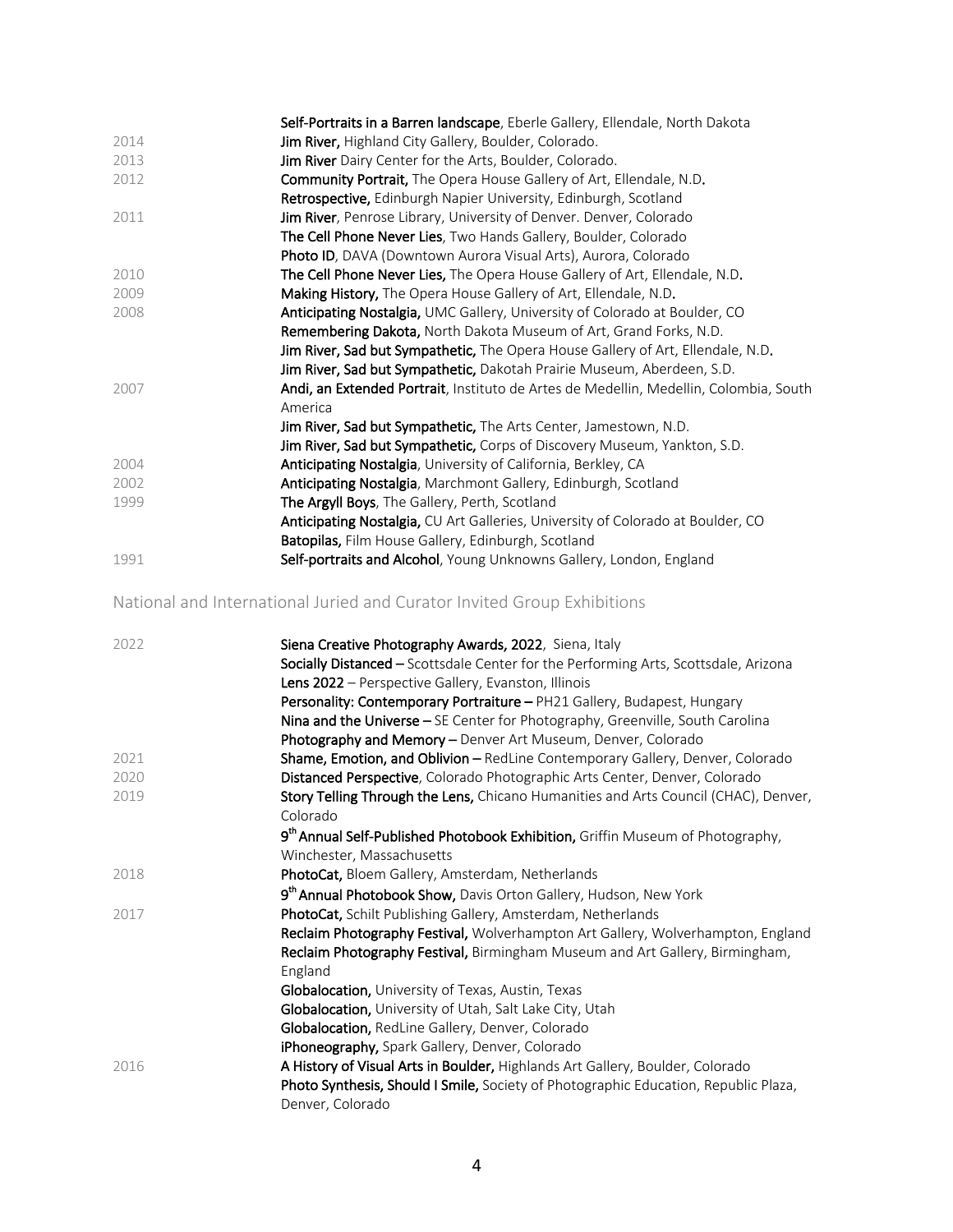|      | Should I Smile, Myhren Gallery, Faculty Triennial, University of Denver, Colorado        |
|------|------------------------------------------------------------------------------------------|
| 2014 | Peacebuilding, Center for Peacebuilding, Bosnia-Herzegovina                              |
|      | Art and Poetics, Dar al-Kalima University College of Arts and Culture, Bethlehem,        |
|      | Palestine                                                                                |
|      | Art and Poetics, Mahmoud Darwish Museum, Ramallah, Palestine                             |
|      | Center for Global Justice: Moving Beyond Capitalism- Making Another World Happen,        |
|      | San Miguel de Allende, Guanajuato, Mexico                                                |
|      | 50 Years of Photography, Edinburgh Napier University, Edinburgh, Scotland                |
|      | Identity, University of the Andes, Bogota, Colombia.                                     |
|      |                                                                                          |
| 2013 | Picture Me Here, Colorado Photographic Arts Center, Denver, Colorado                     |
|      | Photo Synthesis, Society of Photographic Education, Republic Plaza, Denver, Colorado     |
|      | Diptych America: Private Spaces/Public Places, Central Academy of Fine Arts, Beijing,    |
|      | China                                                                                    |
|      | Home/Land: An Art Exhibition of Home and Identity in Time and Space.                     |
|      | Dar al-Kalima College, Bethlehem, Palestine.                                             |
|      | Picture.Me.Here, Colorado Photographic Arts Center, Denver, Colorado.                    |
| 2012 | A Retrospective 2012, Edinburgh Napier University, Edinburgh, Scotland.                  |
|      | iWorld (Cell Phone Photography), Colorado Photographic Arts Center, Denver, Colorado     |
|      | Denver Public Library, Denver, Colorado                                                  |
|      | Art and (Dis)Place(ment), Al-Kahf Gallery, International Center of Bethlehem, Bethlehem, |
|      | Palestine                                                                                |
|      | Mixed Messages, Sala de Exposiciones Orellana, Biblioteca del Banco de la Republica,     |
|      | Leticia, Colombia                                                                        |
|      | Story Swap, Red Brick Arts Center, Aspen, Colorado                                       |
|      | Memory Remains, Universidad Nacional Autonoma de Mexico, Mexico D.F. Mexico              |
|      | iWorld (Cell Phone Photography), Denver Public Library, Denver, Colorado                 |
|      | iWorld (Cell Phone Photography), Colorado Photographic Arts Center, Denver, Colorado.    |
|      | Elements of Photography, Art Institute of Colorado, John Jellico Gallery                 |
|      | Colorado: The place we live, Anderson Ranch Arts Center, Snowmass, Colorado              |
|      | Faculty Triennial, Myhren Gallery, University of Denver, Denver, Colorado                |
|      | Educator Photography Exhibit, Colorado Photographic Arts Center, Denver, Colorado.       |
| 2011 | Memory Remains, Galeria Zapata, Oaxaca, Mexico                                           |
|      | On the Ephemeral in Photography, Hotshoe Gallery. London, England                        |
|      | On the Ephemeral in Photography, The London Art Fair Art Projects. London, England       |
|      | Art & (Dis)Place(ment), Al-Kahf Gallery, International Center of Bethlehem, Bethlehem,   |
|      | Palestine                                                                                |
|      | Art & (Dis)Place(ment), Dar al-Kalima College, Bethlehem, Palestine                      |
|      |                                                                                          |
|      | Poe Exhibition, La Goguette Bistro Micoco City, D.F. Mexico                              |
|      | Poe Exhibition, Proyecto Tinoco Y Palacios Gallery, Oaxaca, Oaxaca, Mexico               |
|      | Poe Exhibition, Casa de la Cultura Oaxaqueña, Oaxaca, Mexico                             |
|      | Poe Exhibition, Academia de San Carlos, Escuela Nacional de Artes Plasticas,             |
|      | Universidad Nacional Autonoma de Mexico, Mexico D.F.                                     |
|      | Poe Exhibition, Edgar Allen Poe Museum, Richmond, Virginia                               |
|      | CPAC Annual Juried Members Exhibition, (juror, Elijah Gowin), Edge Gallery. Denver,      |
|      | Colorado                                                                                 |
|      | CPAC Annual Juried Members Exhibition, Denver Public Library. Denver, Colorado           |
|      | Month of Photography Group Show, Visual Arts Complex. University of Colorado at          |
|      | Boulder. Boulder, Colorado                                                               |
|      | Mixed Messages, Galeria De Artes/CAUA, Universidade Federal Do Amazonas,                 |
|      | Manaus, Amazonas, Brazil.                                                                |
|      | Mixed Messages, Casa de la Cultura de la Gobernacion, Departamento de                    |
|      | Guania, Región Amazonica, Inírida, Guainía                                               |
|      |                                                                                          |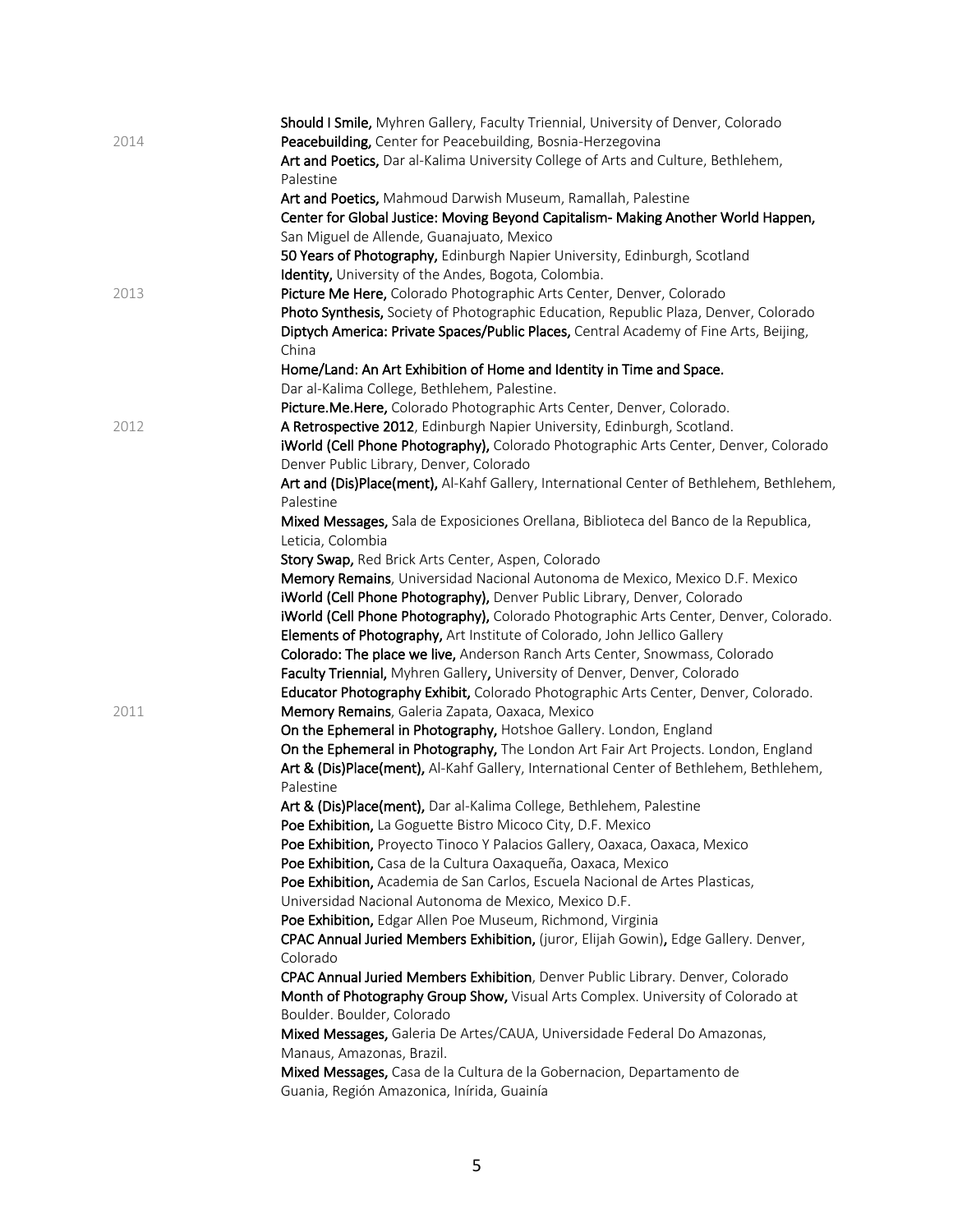|      | Mixed Messages, Sala de Exposiciones Orellana, Biblioteca del Banco de                                           |
|------|------------------------------------------------------------------------------------------------------------------|
| 2010 | la Republica, Leticia, Colombia<br>Moore Inspired: Contemporary Responses to Henry Moore Exhibit, Denver Botanic |
|      | Gardens. Denver, Colortado                                                                                       |
|      | Eye of the Camera, Littleton Museum of Art, Lilttleton, Colorado.                                                |
|      | Faculty Collects, Victoria Myhren Gallery, University of Denver, Denver, CO                                      |
|      | Art, Ecology & the Environment, Departamento de Cundinamarca, Bogotá, Colombia                                   |
|      | Art, Ecology & the Environment, Universidad Nacional de Colombia, Bogota, Colombia                               |
|      | Art, Ecology & the Environment, Centro Cultural Santa Teresita, Bogota, Colombia                                 |
|      | Art, Ecology & the Environment, Escuela de Artes Academia Guerrero, Bogota, Colombia                             |
|      | Art, Ecology & the Environment, Departamento del Meta, Ciudad Villavicencio, Lugar                               |
|      | Universidad del Llano y Corporación Universitaría del Meta.                                                      |
|      | Art, Ecology & the Environment, Departamento del Guaviare, Gobernación del                                       |
|      | Departamento y Espacios nocturnos (calles de la ciudad), San Jose, Colombia                                      |
|      | Art, Ecology & the Environment, Departamento del Valle, Comunidad Indigena Nasa                                  |
|      | Yuwe, Grupo Etnico Tradicional (exhibition is in an indigenous village in Colombia)                              |
|      | SIGNS, SIGNIFERS, AND THE SIGNIFIED, Universidad Nacional de Bogota, Bogota,                                     |
|      | Colombia                                                                                                         |
|      | SIGNS, SIGNIFERS, AND THE SIGNIFIED, Centro Cultural de Santa Teresita, Bogota,                                  |
|      | Colombia                                                                                                         |
|      | SIGNS, SIGNIFERS, AND THE SIGNIFIED, University de Llanos, Villavicencio, Colombia                               |
|      | SIGNS, SIGNIFERS, AND THE SIGNIFIED, Universidad de Meta, Villavicencio, Colombia                                |
|      | SIGNS, SIGNIFERS, AND THE SIGNIFIED, Camara de Cpmercio, Villavicencio, Colombia                                 |
|      | SIGNS, SIGNIFERS, AND THE SIGNIFIED, Alcalda de Departmento, San Jose del Guaviare,                              |
|      | Colombia                                                                                                         |
|      | POE EXHIBITION", La Goguette Bistro Mexico City, D.F. Mexico                                                     |
|      | POE EXHIBITION, Proyecto Tinoco Y Palacios Gallery. Oaxaca, Oaxaca, Mexico                                       |
| 2009 | SIGNS OF GLOBALIZATION, Sala de Escuela Superior de Arte el Paranimfo, Universidad of                            |
|      | San Carlos, Guatemala City, Guatemala                                                                            |
|      | SIGNS OF GLOBALIZATION, Salón de exposiciones de la Facultad de Arquitectura,                                    |
|      | Universidad of San Carlos, Guatemala City, Guatemala                                                             |
|      | AZAG/GAZA: Mirroring War, Galeria Zapata, Oaxaca, Mexico                                                         |
|      | AZAG/GAZA: Mirroring War, Casa Borda, Taxco, Mexico                                                              |
|      | AZAG/GAZA: Mirroring War, La Galeria Tinoco y Palacios, Oaxaca, Mexico                                           |
|      | FROM THIS SIDE, Sala 1, Galeria Tinoco Y Palacios, Oaxaca, Mexico                                                |
|      | POLIFACETICA: ETNOGRAFIA GRAFICA, French Building Alianza Francesa, Socrates 156                                 |
|      | Esquina Homero, Mexico DF                                                                                        |
|      | POLIFACETICA: ETNOGRAFIA GRAFICA, Colonia Los Morales, Polanco, Sala 2, Galeria                                  |
|      | Tinoco Y Palacios, Oaxaca, Mexico                                                                                |
|      | POLIFACETICA: ETNOGRAFIA GRAFICA, Encuentro de Fotografía de Medellín, Medellin,                                 |
|      | Colombia                                                                                                         |
|      | Mixta 2009, Sala Janai-Iko (Casa DE Imagenes EN Uitoto), Universidad Nacional de                                 |
|      | Colombia Sede Amazonia, Leticia, Colombia.                                                                       |
|      | Mixta 2009, Sala de Exposiciones Amazonas, Universidad del Estado del Amazonas UEA,                              |
|      | Tabatinga, Brazil.                                                                                               |
|      | Mixta 2009, Sala Iquitos, Universidad Nacional del Perú Estado Loreto, Iquitos, Peru.                            |
|      | Sala DE Exposiciones Orellana, Biblioteca del Banco de la Republica, Leticia, Colombia.                          |
|      | INTERPRETING THE POLITICAL LANDSCAPE, Anderson Ranch Arts Center, Aspen, Colorado                                |
|      | SHOOTING THE WEST, Arvada Center for the Arts and Humanities, Aspen, Colorado                                    |
|      | 7th RENCONTRES INTERNATIONALIS DE MOSAIQUES/PHOTOGRAPHIE", Chapelle F                                            |
| 2008 | ulbert, Chartres, France                                                                                         |
|      |                                                                                                                  |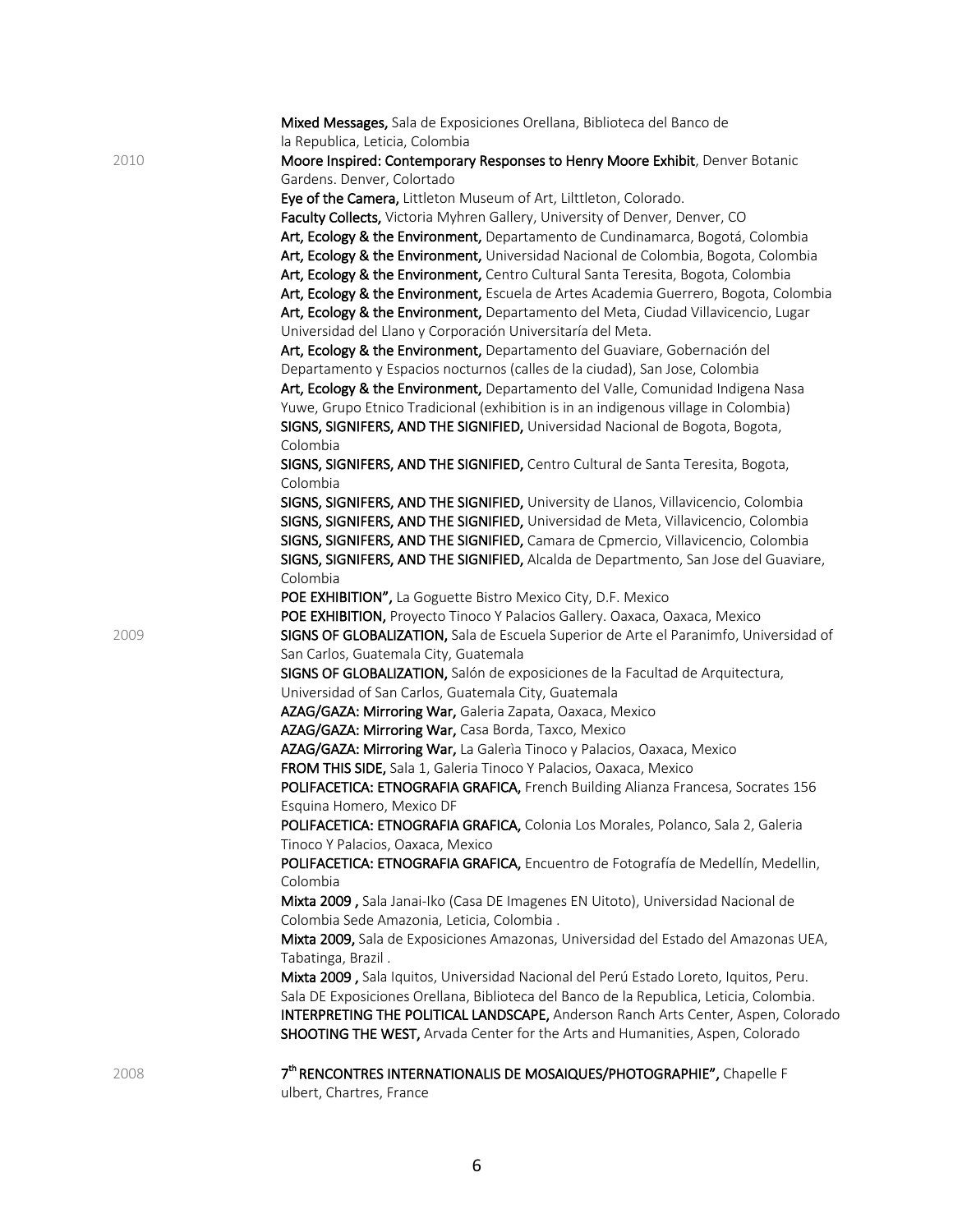|      | ARTNAUGHTS, CENTERS AND BORDERS, ARTWORK FROM THE UNITED STATES,                    |
|------|-------------------------------------------------------------------------------------|
|      | Blachridge Art Gallery, Beijing, China                                              |
|      | ARTNAUGHTS, CENTERS AND BORDERS, ARTWORK FROM THE UNITED STATES, XYZ                |
|      | Gallery, Beijing, China.                                                            |
|      | AFTER TRACTATUS: ART IN AMAZONIA, Universidad Nacional, Columbia                    |
|      | AFTER TRACTATUS: ART IN AMAZONIA, Universidad de Iquitos, Peru                      |
|      | AFTER TRACTATUS: ART IN AMAZONIA, Universidad del Estado del Amazonas UEA, Brazil   |
|      | AFTER TRACTATUS: ART IN AMAZONIA, Bliblioteca Publica del Banco de la Republica,    |
|      | Columbia                                                                            |
|      | TOAST, University of Colorado at Boulder, Boulder, CO                               |
| 2007 | ARTNAUGHTS, CENTERS AND BORDERS, ARTWORK FROM THE UNITED STATES, The                |
|      | Gallery of the School of Fine Arts, Yinchaun, China                                 |
|      | ARTNAUGHTS, CENTERS AND BORDERS, ARTWORK FROM THE UNITED STATES, Ningxia            |
|      | Exhibition Center, Yinchaun, China.                                                 |
|      | R.S.V.P., Clos De L'Abbaye Galerie, Paris, France.                                  |
|      | BEAUTY AND ITS DISCONTENTS, Victoria Myhren Gallery, University of Denver, Denver,  |
|      | CO                                                                                  |
| 2006 | SELF-PORTRAIT, Pace McGill Gallery, New York, NY                                    |
|      | FRANCE, Colorado Gallery of the Arts, Littleton, CO                                 |
|      | THEN AND NOW, Boulder Public Library, Boulder CO                                    |
| 2005 | THE PHOTOGRAPHED MOMENT", Flash Gallery, Denver, CO                                 |
|      | PROVENCE, Colorado Gallery of the Arts, Littleton, CO                               |
| 2004 | JURIED PHOTOGRAPHY EXHIBITION, The Houston Center for Photography, Houston, TX      |
|      | THE EDUCATED EYE, Emmanuel Gallery, Denver, CO                                      |
|      | FACULTY EXHIBITION, Victoria Myhren Gallery, University of Denver, Denver, CO       |
| 2003 | GLOBALIZATION", A .Shenere Velt Gallery, Los Angeles, CA                            |
| 2002 | JURIED ART EXHIBITION, Pirate Gallery, Denver, CO                                   |
|      | SIGHT, SITE, CITE, Galeria de Arte Fotografico Melton Rodriguez, Medellin, Columbia |
|      | SIGHT, SITE, CITE, The Workspace Gallery, University of Colorado, Boulder, CO       |
| 2001 | SIGHT, SITE, CITE, Sonnenschein Gallery, Lake Forrest, IL                           |
|      | SELF-IMAGE, Colorado Gallery of the Arts, Littleton, CO                             |
|      | AIX-EN-PROVENCE, Colorado Gallery of the Arts, Littleton, CO                        |
| 2000 | FACULTY ART EXHIBITION", Colorado Gallery of the Arts, Littleton, CO                |
|      | Self-Portraits and Alcohol, Tribeca Gallery, New York, New York                     |
| 1999 | MILLENNIUM JOURNEY, University of Alecante, Spain                                   |
|      | ARTE DE COLORADO, University Polytechnic of Valencia, Valencia, Spain               |
| 1998 | JURIED PHOTOGRAPHY EXHIBITION, (juror Sandy Sgoglund), The Denver Darkroom,         |
|      | Denver, CO                                                                          |
|      | JURIED PHOTOGRAPHY EXHIBITION, Colorado Wyoming Biennial, Fort Collins, CO          |

## Video Screenings (Festivals)

| ALASKA, MINING PERSONAL HISTORY, Willamette University, Salem, Oregon                    |
|------------------------------------------------------------------------------------------|
| ALASKA, MINING PERSONAL HISTORY, Lake Forest College, Lake Forest Illino                 |
|                                                                                          |
| ALASKA, MINING PERSONAL HISTORY, Boulder County Video Festival, Boulder, Colorado        |
|                                                                                          |
| <b>ALASKA, MINING PERSONAL HISTORY</b> , The Museum of Contemporary Art, Valdivia, Chile |
|                                                                                          |

Guest Artist Lectures

2022 Anythink Wright Farms, Aurora, Colorado – Public presentation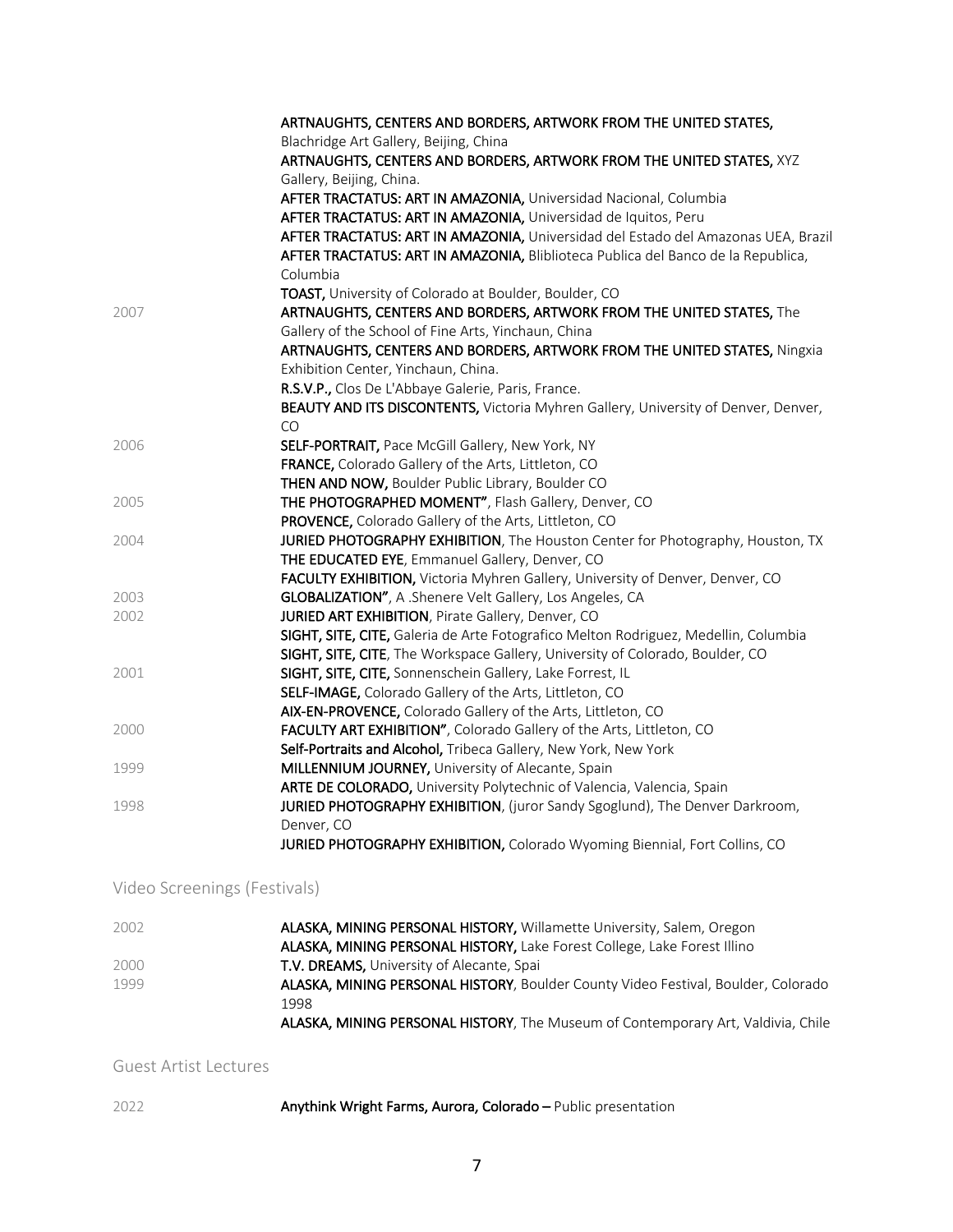| 2021 | Creative Aging Institute - guest presentation with Rachel Cohen of LinkAGES, Colorado<br>KIHA Academy - Guest presentation |
|------|----------------------------------------------------------------------------------------------------------------------------|
| 2020 | Anderson Ranch Arts Center, Snowmass, Colorado. Thinker Thursday presentation:<br>Photography and Memory.                  |
|      | University of Denver. Co-presenter, CAHSS+ Faculty Annual Lecture: One Thing Leads to                                      |
|      | Another                                                                                                                    |
|      | LinkAGES. Presentation on DU students and community partners projects.                                                     |
| 2019 | Chicago Mosaic School, Chicago, Illinois. Presentation: Essays in Stone and Light                                          |
|      | Colorado College, Colorado Springs, Colorado. Presentation: Personal Histories of                                          |
|      |                                                                                                                            |
|      | Photography.<br>Regis University. Denver, Colorado. Presentation: Personal Histories of Photography                        |
| 2018 | Opera House Gallery, Ellendale, North Dakota. Presentation: Family Album book project.                                     |
|      |                                                                                                                            |
|      | Tattered Cover Book Shop, Denver, Colorado. Presentation: Family Album book project.                                       |
|      | Vertigo Gallery, Denver, Colorado. Presentation: Family Album book project.                                                |
|      | Denver Center for the Performing Arts. Mixed Taste Presentation: The Selfie                                                |
|      | Denver Public Library. Presentation on DU students and community partners projects.                                        |
|      | Denver Art Museum. Presentation on DU students and community partners projects.                                            |
| 2017 | Regis University, Denver, Colorado. Presentation: Two-Way Mirror, Portraits and Self-                                      |
|      | Portraits exhibition.                                                                                                      |
| 2016 | Bismarck State College, Bismarck, North Dakota. Presentation: Finding Nina                                                 |
|      | Opera House, Ellendale, North Dakota. Presentation to North Dakota Art Gallery<br>Association.                             |
| 2015 | University of Colorado, Boulder. Presentation to Film Studies Majors: Personal Histories                                   |
|      | of Photography.                                                                                                            |
| 2014 | Prospectors and Developers Association of Canada, Toronto, Ontario, Canada.                                                |
|      | Presentation: Mining Personal History                                                                                      |
| 2011 | Regis University. Denver, Colorado. Presentation: portrait photography                                                     |
|      | Westminster High School. Westminster, Colorado                                                                             |
|      | Presentations: to 4 senior English documentary film classes                                                                |
|      | University of Colorado, Film Studies Department. Boulder, Colorado                                                         |
|      | Presentation: portrait photography                                                                                         |
|      | University of Denver, Penrose Library                                                                                      |
|      | Presentation: Jim River                                                                                                    |
|      | Two Hands. Boulder, Colorado                                                                                               |
|      | Presentation: Life and Photography, Two Slippery mediums                                                                   |
|      | Wheatridge Middle School. Wheatridge, Colorado                                                                             |
|      | Presentation: Photographs and Self (parallel realities)                                                                    |
| 2010 | University of Colorado at Boulder. Boulder, Colorado Presentation: Photographs and Self                                    |
|      | (parallel realities)                                                                                                       |
|      | University of Denver, Denver, Colorado. Alumni Symposium Presentation: Photographs                                         |
|      | and Self (parallel realities)                                                                                              |
|      | Littleton Art Museum, Littleton, Colorado                                                                                  |
|      | Presentation, Jim River                                                                                                    |
|      | Gunnison Art Center, Gunnison, Colorado                                                                                    |
|      | Presentation, Jim River                                                                                                    |
|      | Ranum High School, Denver, Colorado.                                                                                       |
|      | 7 presentations on photography.                                                                                            |
|      | Wheatridge Middle School. Wheatridge, Colorado Presentation: Photographs and Self                                          |
|      | (parallel realities)                                                                                                       |
| 2009 | Force Elementary School, Denver, Colorado                                                                                  |
|      | Guest lecture and workshop with Metro Volunteers.                                                                          |
|      | Arvada Center for the Arts and Humanities, Arvada, Colorado Artist presentation on Jim                                     |
|      | River project.                                                                                                             |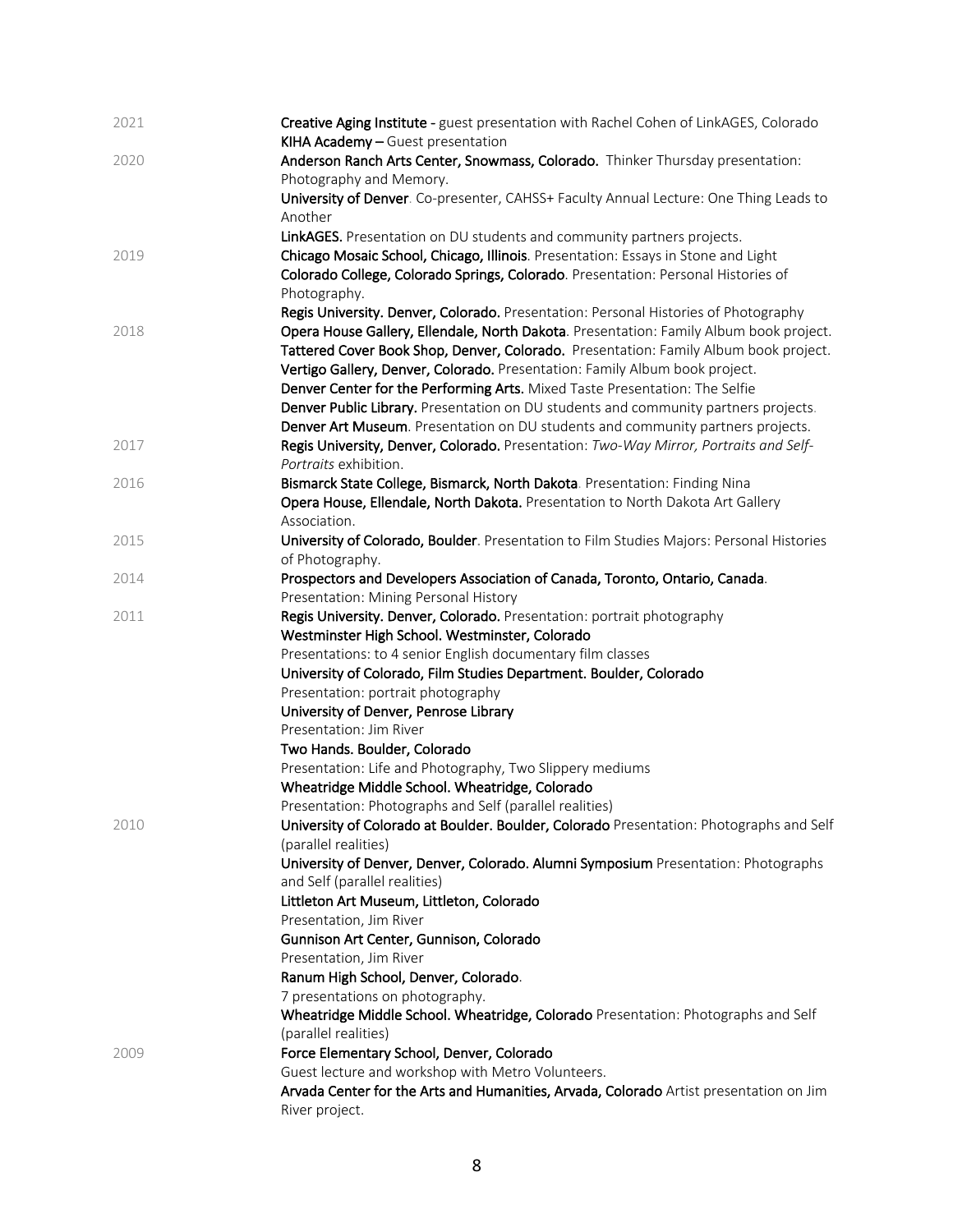#### Anderson Ranch Arts Center, Aspen, Colorado

Artist presentation on Political Landscape

| 2008 | University of Colorado, Boulder, Colorado Guest presentation.    |
|------|------------------------------------------------------------------|
| 2007 | University of Montana, Bozeman, Montana Visiting Artist          |
|      | University of Colorado, Boulder, Colorado                        |
|      | Guest presentation.                                              |
|      | Galeria de Arte Fotografico Melton Rodriguez, Medellin, Columbia |
|      | Visiting Artist (3 days)                                         |
| 2006 | Willamette University, Salem, Oregon Guest presentation          |
|      | University of Colorado, Boulder, Colorado                        |
| 2005 | Colorado College, Colorado Springs, Colorado Guest presentation  |
|      | Denver School of the Arts                                        |
|      | University of Colorado, Boulder, Colorado, Guest presentation.   |

#### Grants and Awards and Fellowships.

| 2021 | Finlandia Foundation National - for project, One Thing Leads to Another                           |
|------|---------------------------------------------------------------------------------------------------|
| 2020 | Professional Research Opportunity for Faculty, (PROF) University of Denver                        |
| 2020 | Clemens Award for Professional Development. For project: One Thing Leads to Another.              |
| 2016 | Faculty Research Fund Grant, (FRF) University of Denver, Pinhole Waves, Lincoln City,             |
|      | Oregon                                                                                            |
| 2014 | Professional Research Opportunity for Faculty, (PROF) University of Denver, Book: Family<br>Album |
| 2012 | Faculty Research Fund Grant, (FRF) University of Denver, Colorado Mineral Belt                    |
| 2011 | Creative Arts Materials Fund, University of Denver. Jim River Project                             |
| 2010 | University of Denver Distinguished Teacher Award.                                                 |
|      | Dr. Irwin E. Vinnik Fellowships for Advanced Study in Israel, Palestinian and Israeli             |
|      | <b>Bagpipers</b>                                                                                  |
|      | Creative Arts Materials Fund, (CAMF) University of Denver, Oregon Coast Pinhole Project           |
|      | North Dakota Arts Council Artist in Residence Grant                                               |
|      | Ellendale Area Arts Council Artist in Residence Grant                                             |
| 2009 | Creative Arts Materials Fund, (CAMF) University of Denver, Little America                         |
| 2008 | Creative Arts and Materials Fund (CAMF) University of Denver, Jim River Project                   |
| 2007 | Creative Arts and Materials Fund, (CAMF) University of Denver, Pinhole Waves Project              |
| 2006 | Professional Research Opportunity for Faculty, (PROF) University of Denver, Photographs           |
|      | and the Construction of Identity                                                                  |
| 2005 | Faculty Research Fund Grant, (FRF) University of Denver, Finding Nina Weiste                      |
|      | Creative Arts and Materials Fund, (CAMF) University of Denver, Jim River                          |
| 2004 | Creative Arts and Materials Fund, (CAMF) University of Denver, North Dakota Project               |
| 1999 | Boulder Community Media Awards, Alaska, Mining Personal History, (Video)                          |
| 1998 | American Photography National Graduate Fellowship, Tisch School of Photography, New               |
|      | York University, New York, NY                                                                     |
| 1990 | Hamilton Tait Prize, Edinburgh, Scotland, For Creative Photography                                |

Artist in Residency

| 2009 | Dickey County, North Dakota (4 months)                                                   |
|------|------------------------------------------------------------------------------------------|
|      | With grants from the North Dakota Arts Council, Ellendale Arts Council, Ellendale Public |
|      | School. LaMoure Public School and Oakes Public School.                                   |